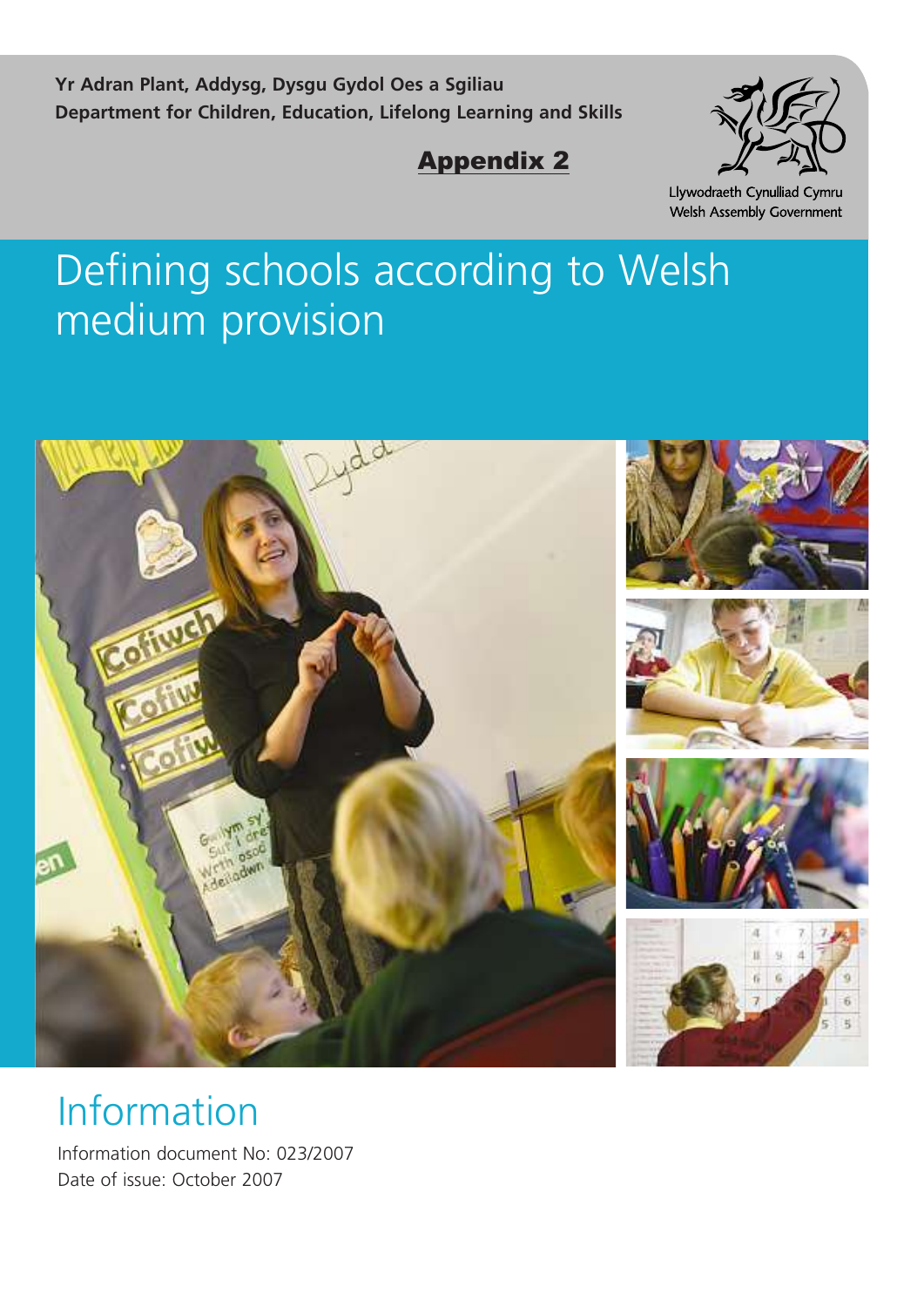# Defining schools according to Welsh medium provision

- **Audience** Governing Bodies and Headteachers of Maintained Schools in Wales; Local Authorities; Teacher Unions; Church Diocesan Authorities; National and local bodies in Wales concerned with education.
- **Overview** This document sets out descriptions and categories of schools according to the amount of Welsh used in teaching and learning and in the day to day conduct of the school. The categories will be used to collect information on provision nationally and should be used locally by education authorities and schools to inform parents of the types of school available in localities. The information will help local and national government to assess whether provision meets local demand.
- **Action** Categories and descriptions should be incorporated into Local **required** Education Authority Admission documents, and individual school prospectuses from Autumn 2007 onwards. Data collection in January 2008 and 2009 will request information on the basis of the new categories.
- **Further** Enquiries about this document should be made to: **information** Mary Davies Schools Management Division 3 Department for Children, Education, Lifelong Learning and Skills Welsh Assembly Government Crown Building Cathays Park Cardiff CF10 3NQ Tel: 029 2082 1570 Fax: 029 2082 6109 E-mail: SMD3@wales.gsi.gov.uk
- **Additional** Additional copies can be obtained by emailing **copies** SMD3@wales.gsi.gov.uk, or by writing to the address above.
- **Related** Iaith Pawb: A National Action Plan for a Bilingual Wales **documents**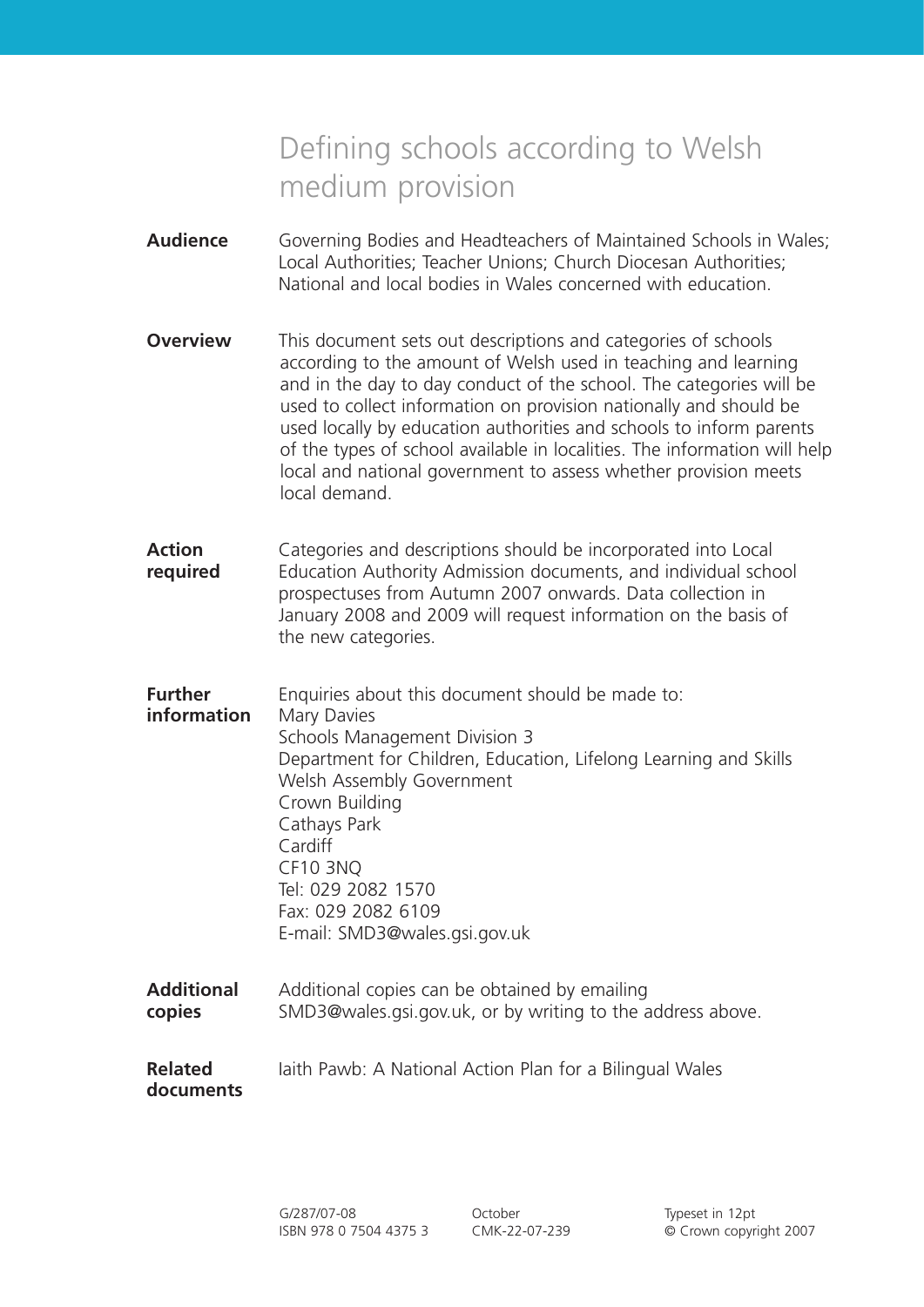# **Contents**

| Summary                                             |    |
|-----------------------------------------------------|----|
| Rationale for the new definitions                   | 3  |
| Definitions of Schools: Introduction to categories  | 6  |
| Definitions of Schools: Primary school categories   | 8  |
| Uses for the Primary Categories                     | 10 |
| Definitions of Schools: Secondary School categories | 12 |
| Uses for the Secondary Categories                   |    |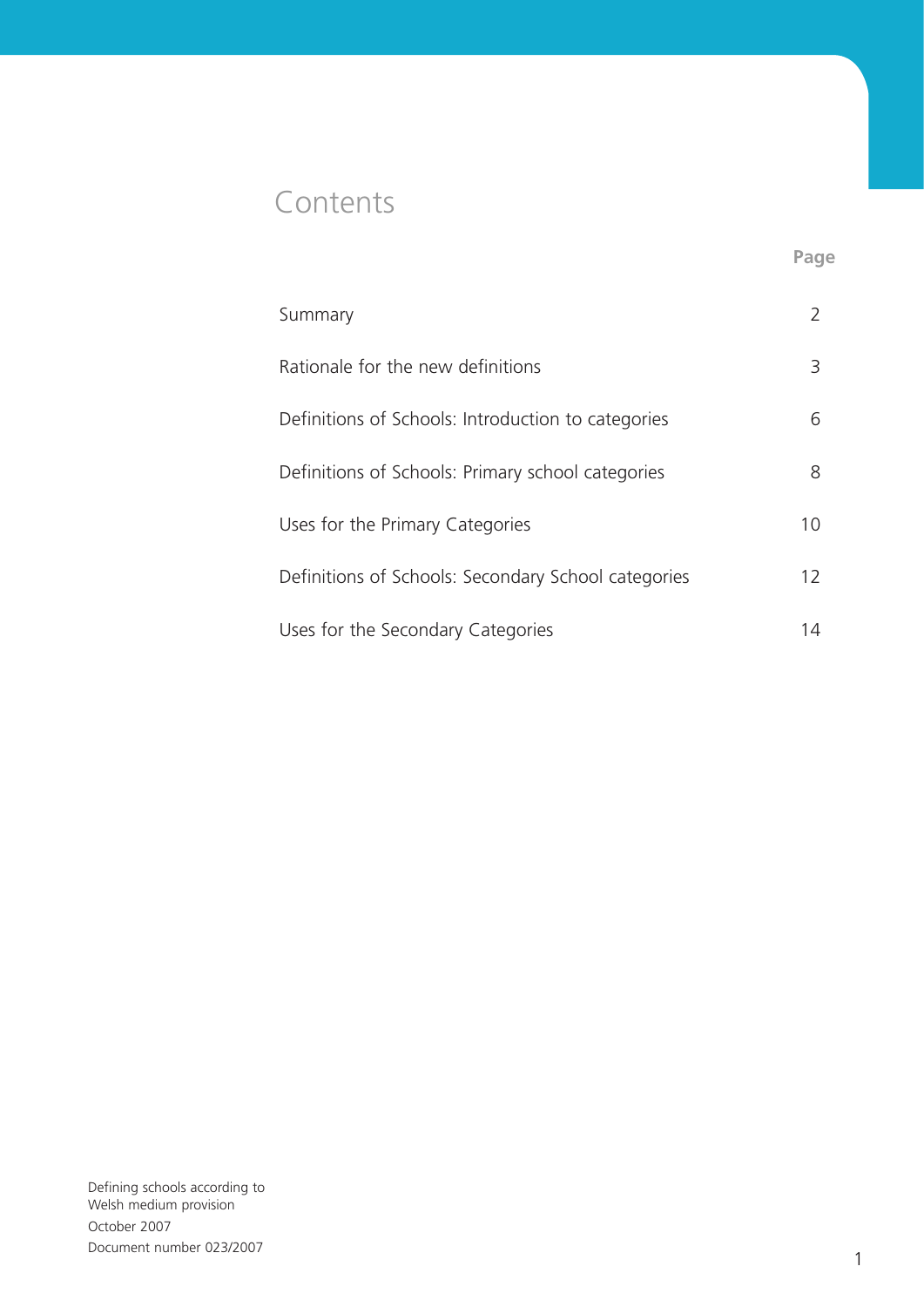# Summary

This information document sets out definitions and categories of schools in Wales according to the language which is used as the medium of instruction and the normal business of the school. Although the new definitions have no basis in legislation they have been devised to provide better information for parents and for local and national government on the extent to which pupils are learning through the medium of Welsh.

The definitions will be used for statistical purposes and schools will need to use the new definitions and decide to which category they belong when completing statistical returns. The School Management Information Software which is used for the provision of PLASC returns will facilitate the collection of the information. The categories are designed to be mutually exclusive and capable of consistent application across Wales.

Data will be collected using the new categories in January 2008 and January 2009 and data will continue to be collected on the same basis as previously so that there is continuity and so that any difficulties with either the categories or definitions can be identified.

The new definitions and categories will be incorporated into the composite admission documents issued annually by Local Education Authorities in due course and will also be incorporated into the prospectus of each school. Regulations will be needed to make this compulsory, but it would be preferable if schools and local authorities take action prior to the regulations being made.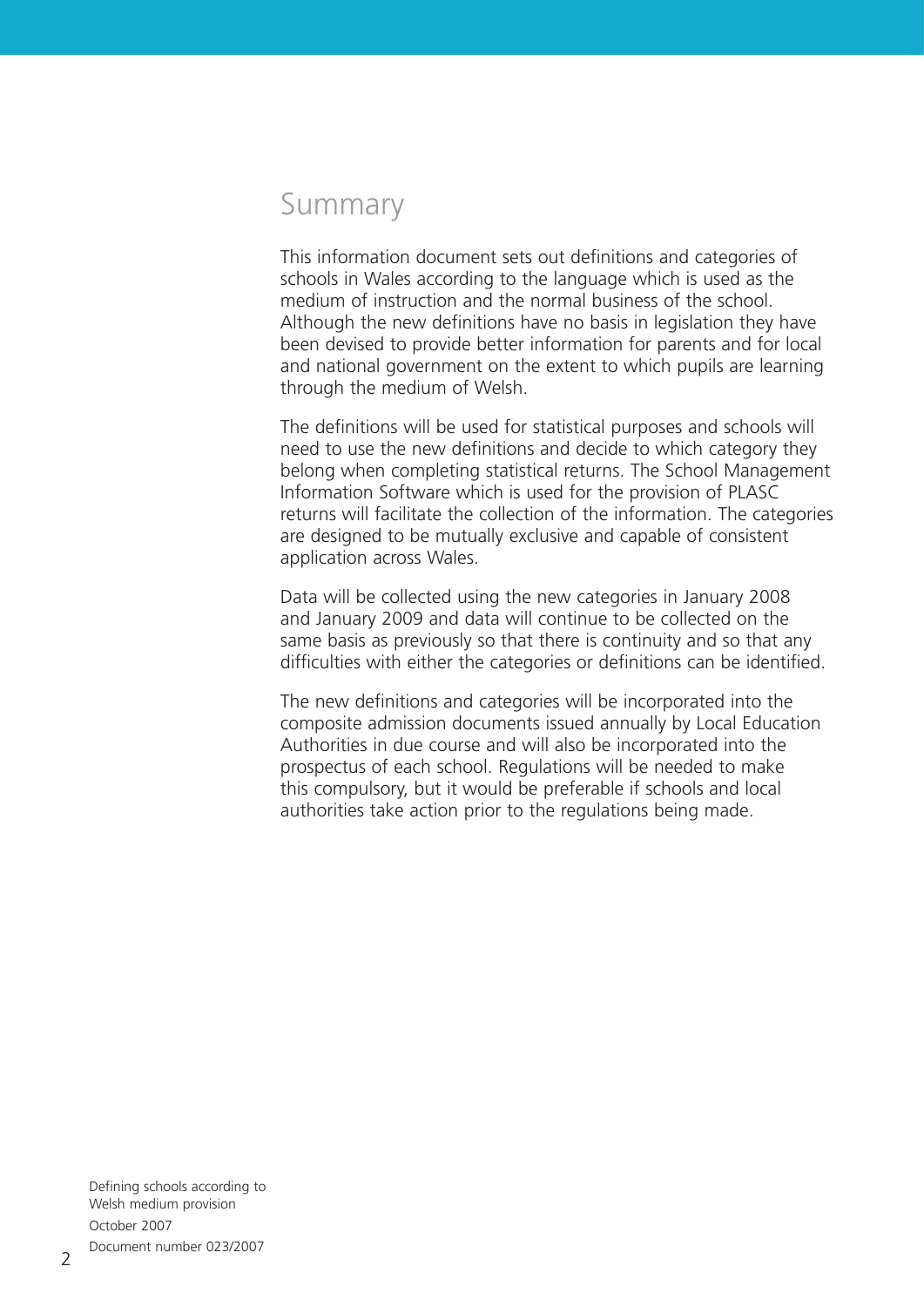# Rationale for the new definitions

## **Current position and existing definitions of schools**

"Welsh speaking" schools are currently defined for the purposes of the school curriculum in Section 105(7) of the Education Act 2002 which states:

*"…. a school is Welsh-speaking if more than one half of the following subjects are taught (wholly or partly) in Welsh -* 

*(a) religious education, and*

#### *(b) the subjects other than English and Welsh which are foundation subjects in relation to pupils at the school"*

The purpose of the definition is to identify schools in which Welsh is a core subject and medium of delivery. It does not indicate the nature of the linguistic provision right across the curriculum, and is not designed to do so.

In Welsh Assembly Government statistical publications, secondary schools are categorised as Welsh speaking in accordance with the statutory definition. Welsh medium primary schools are categorised as type A if at least half the pupils are taught wholly or mainly through the medium of Welsh, and categorised as type B if some but less than half of the pupils are in Welsh medium classes or Welsh is used as a medium of teaching for part of the curriculum but not the major part. Assembly Government statistics currently rely on secondary schools themselves to advise the category to which they belong, whilst the categorisation for primary schools is derived by the Assembly Government based on class level information provided by the school.

At January 2006 there were 54 Welsh speaking secondary schools (out of a total of 224), 458 category A Welsh medium primary schools and 42 category B primary schools (out of a total of 1555).

In reality the position is much more complex. Welsh medium school provision varies between and within authorities. While Welsh is used as the medium of teaching for all or most subjects in some Welsh medium schools, others provide lessons in a mixture of English and Welsh to a greater or lesser extent or have separate English medium and Welsh medium streams. A secondary school may be categorised as Welsh speaking if the requisite number of subjects are taught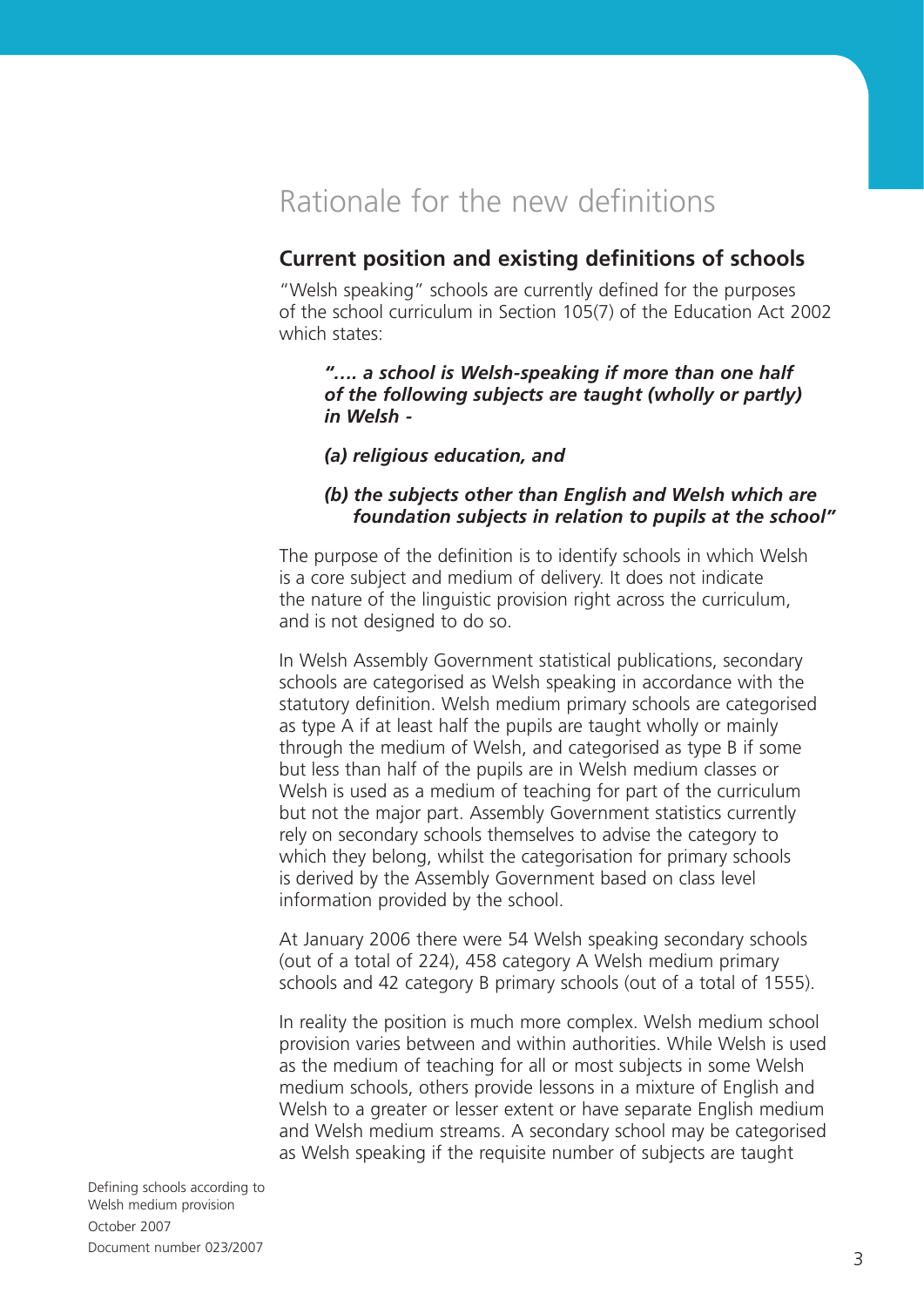through the medium of Welsh even if only a small proportion of the pupils on roll actually study through the medium of Welsh. In addition a number of essentially English medium schools are increasing the number of subjects they offer through the medium of Welsh, yet this is not recorded in the statistics. Often this reflects the way individual local education authorities have responded to the aim of ensuring that pupils who are educated bilingually achieve fluency in Welsh and English, as well as the linguistic nature of the areas concerned.

### **Need for and purpose of the new definitions**

Local Education Authorities use a variety of descriptors for their schools where Welsh is used as a medium of teaching and these are not consistent with each other. Labels such as 'Welsh-medium', 'bilingual', 'traditional Welsh' and 'natural Welsh' are used by schools and LEAs to describe their provision. It is sometimes difficult for parents to obtain a full understanding of the extent to which individual schools teach through the medium of Welsh or English, and the extent to which this is a matter of parental choice in relation to individual pupils. It is also difficult for the Assembly Government to monitor the amount of Welsh medium education which is being delivered.

In its contribution to the comprehensive review of the Welsh language conducted by the National Assembly for Wales in 2001 and 2002, the Assembly's Education and Lifelong Learning Committee confirmed the need for an agreed and easily identifiable set of definitions for the different models of linguistic provision available in schools in Wales. The Committee concluded that this was necessary for the following purposes:

- establishing clear objectives for educators and pupils regarding linguistic outcomes
- providing unambiguous information to parents and their children regarding the options available
- assisting LEAs in developing and co-ordinating their strategy for Welsh-medium and bilingual provision, including resource planning and staff recruitment; and
- allowing systematic evaluation of the relative strengths and weaknesses of different models of language teaching.

The Committee referred to work which began by a group of experts chaired by the Welsh Language Board, as a starting point.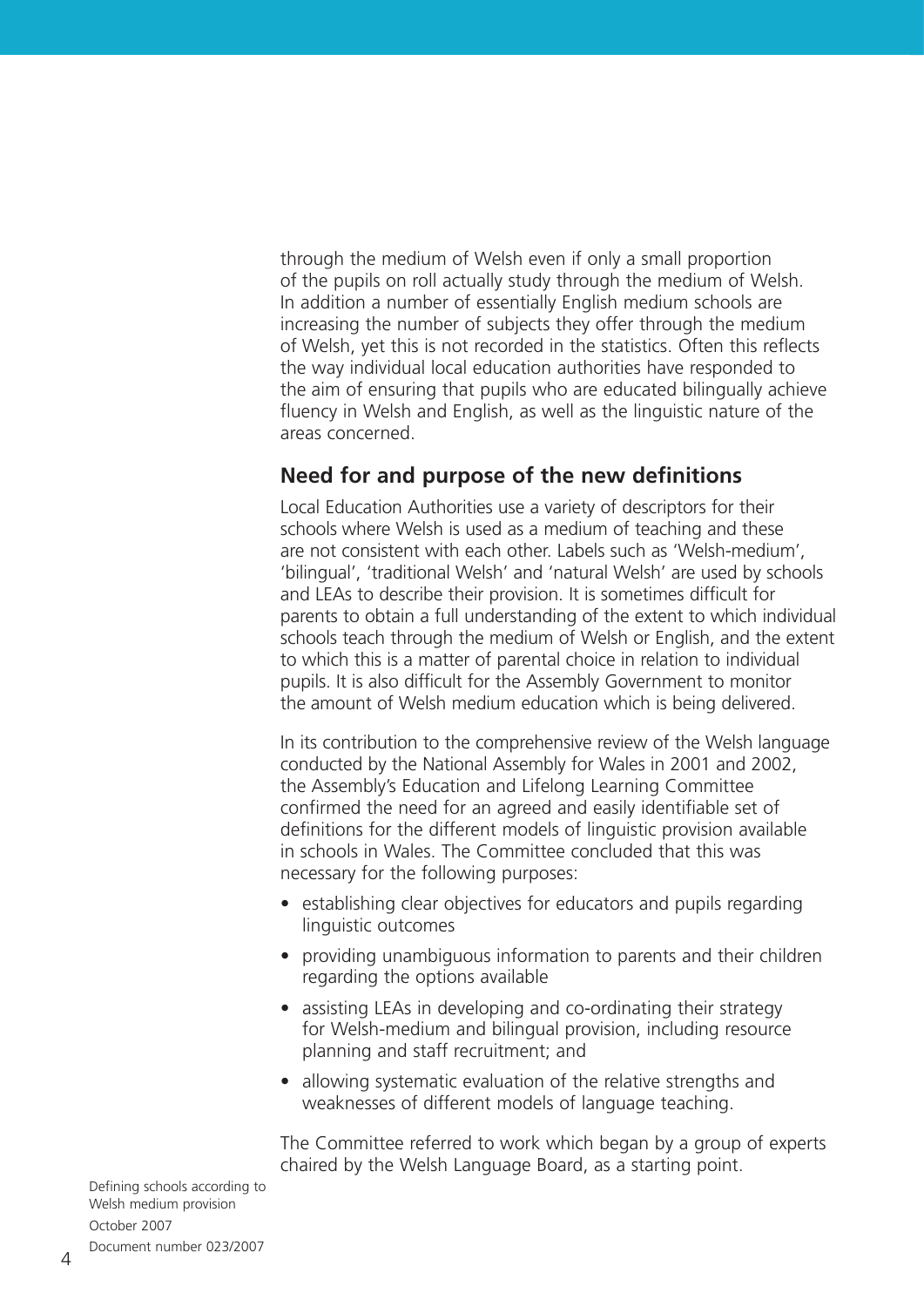The Welsh Assembly Government, in its 2003 policy document "Iaith Pawb" indicated that defining Welsh medium provision in schools was a priority. It set out the intention of consulting with LEAs and others with a view to reaching agreement on definitions which could be used consistently across Wales.

Following the publication of "Iaith Pawb", using the work of the group of experts as a starting point, several consultation meetings were held, led by the Welsh Assembly Government and the Welsh Language Board. Meetings involved a number of Local Education Authorities, Estyn and the former ELWa. These discussions produced two possible models which could be used to define schools according to the language medium of teaching. A wide consultation exercise was held in 2006.

Responses were received from schools, local education authorities, teacher associations and Welsh language interest groups, including the Welsh Language Board.

Having considered the responses to consultation carefully, the Minister for Children, Education, Lifelong Learning and Skills decided that new definitions should be trialled alongside the existing statistical definitions for a period of 2 years.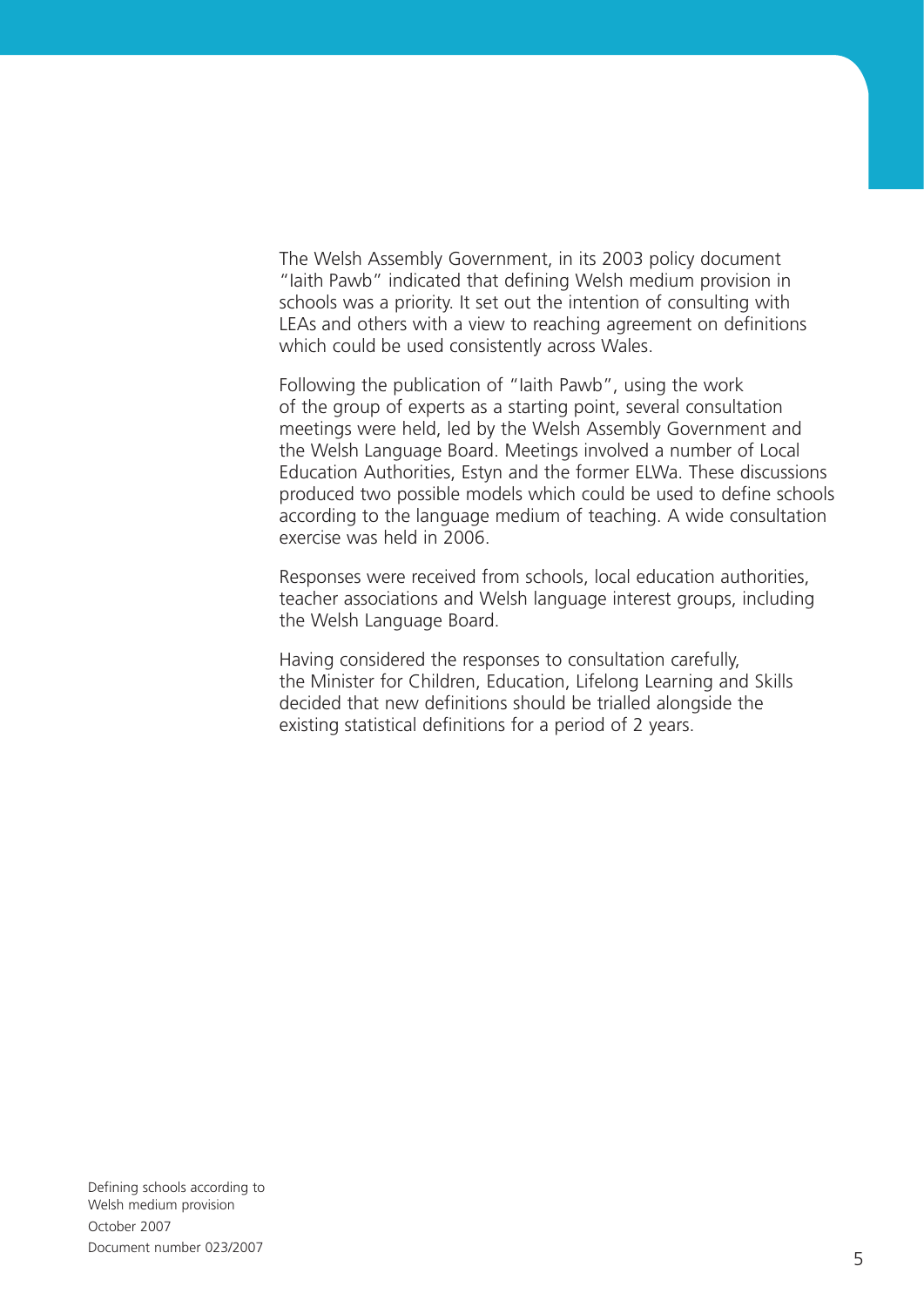# Defining schools according to Welsh medium provision

### **Introduction to the new categories**

. The categories set out below define primary and secondary schools (for the compulsory phase of schooling) according to the following:

- i. the medium of teaching in each key stage: i.e. the percentage of the curriculum (primary) and percentages of subjects (secondary) taught through the medium of Welsh and English;
- ii. the language/languages used to communicate with pupils outside the curriculum, the ethos of the school, the language used in the day to day business, and the language/languages used to communicate with parents; and
- iii. the expected normal outcome for pupils attending each type of provision in terms of educational progression.

2. The definitions do not attempt to specify exactly what an individual pupil may receive in a school. The definitions may be used by Local Education Authorities in the composite admission prospectuses issued to parents each Autumn term as soon as possible after September **2007**. In order to inform parents fully of the options for individual pupils, governing bodies should provide more detail in the individual school prospectus. For schools where there is provision in English and Welsh and where pupils may opt for one or the other, prospectuses should explain the extent to which there are any pre-conditions for options, and the numbers of pupils who take up each language option. The Regulations which govern what must appear in the composite prospectus and the individual school prospectus will be amended in order to bring this change into force from **2008** but it would be helpful if schools and local authorities adopt the new practice in **2007** if possible.

3. Five categories are defined for primary schools with a distinction between Key Stages within the definitions where appropriate. The 3rd category (transitional), which is predominantly Welsh medium but with significant use of English, is not regarded as an appropriate model for securing pupil proficiency in Welsh and English. It is not therefore expected to apply to many schools, although there may be schools making the transition to Category 1 or 2 and seeking to increase the amount of provision through the medium of Welsh which find themselves in this category on a temporary basis.

4. Four categories are proposed for secondary schools, with one category (bilingual school) comprising 4 sub-groups.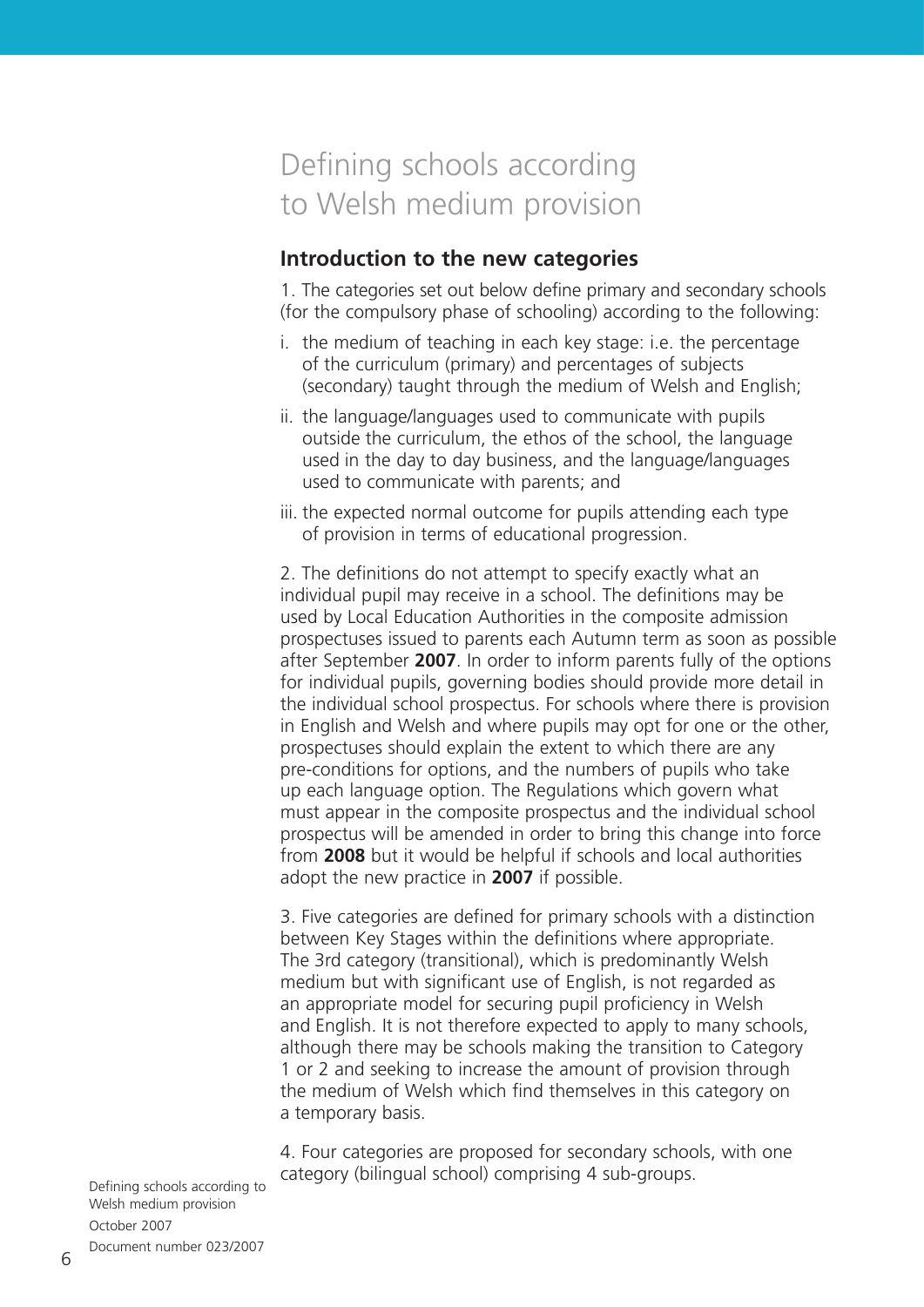5. It is expected that Welsh language provision in schools will normally reflect the obligations of approved Welsh Education Schemes.

6. Schools will be required to identify which category **most appropriately** describes them in their annual PLASC return from January 2008 onwards. Schools should primarily seek to identify themselves in relation to the curriculum aspects of the definition. The "language of school" and "outcomes" aspects may not always match. Commentary about these aspects may be added to the return if necessary, and should also be noted in the school prospectus. Infant and junior schools will use the appropriate KS (Foundation Phase) or KS2 elements of the primary school definitions to determine their category.

7. So that the new method can be trialled for statistical use without risk to data continuity, schools will also continue to report on their provision in the previous manner for the next 2 years (i.e. in January 2008 and 2009). This will allow time for any serious problems with the new method of categorisation to be resolved prior to its replacing the current statistical categories, if that is deemed appropriate following monitoring of the trial period.

| <b>Action</b>                                                                                 | Who is to take the action              | Date required                                                          |
|-----------------------------------------------------------------------------------------------|----------------------------------------|------------------------------------------------------------------------|
| Incorporate categories and<br>definitions into composite<br>admission documents               | Local Authorities                      | From September 2007<br>onwards                                         |
| Incorporate categories<br>and definitions into<br>school prospectuses                         | Governors of all maintained<br>schools | From September 2007<br>onwards                                         |
| Support schools in identifying<br>correct category for data<br>collection                     | Local Authorities                      | From September 2007                                                    |
| Enter data in revised format<br>on the school MIS prior to<br>annual data collection exercise | All Maintained schools                 | From September 2007<br>(January PLASC 2008<br>will be 15 January 2008) |

## **Action Checklist**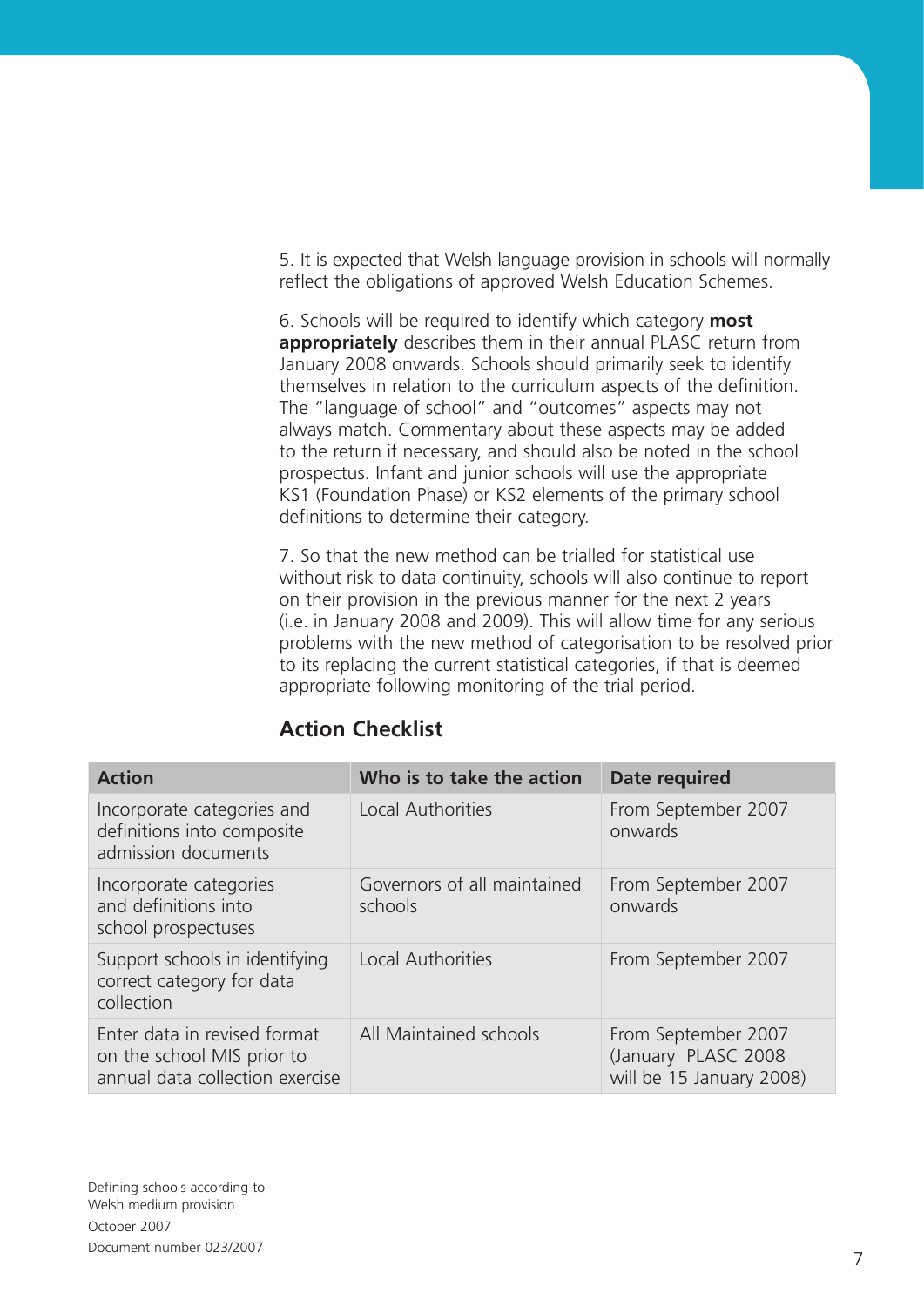# Defining schools according to Welsh medium provision: Primary School Categories

### **1. Welsh-Medium Primary School**

**Curriculum -** all Pupils in the Foundation Phase experience the areas of learning through the medium of Welsh. Welsh is the main teaching medium at KS2 with at least 70% of the teaching through the medium of Welsh. English is introduced formally as a subject at Key Stage 2 and is taught through the medium of English, and English may occasionally be used for some aspects of some subjects.

**Language of the School -** Welsh is the language of the day to day business of the school. Welsh is used as the language of communication with the pupils and for the school's administration. The school communicates with parents in both languages.

**Outcomes -** The normal expectation is that pupils, regardless of home language, will be able to transfer easily to Welsh medium secondary provision and by the end of Key Stage 2 will have reached a standard in English equivalent to that reached by pupils in predominantly English medium schools.

## **2. Dual Stream Primary School**

**Curriculum -** Two types of provision exist side-by-side in these schools. Parents/pupils opt either for the mainly Welsh-medium or mainly English-medium provision which is usually delivered as in categories 1 and 5 respectively.

**Language of the School -** Both Welsh and English are used in the day to day business of the school. The language of communication with the pupils is determined by the nature of the curricular provision, but in some schools high priority is given to creating a Welsh-language ethos throughout the school. The school communicates with parents in both languages.

**Outcomes -** for pupils in the Welsh stream, normal expectations are as for category 1. For pupils in the English medium stream, normal expectations are as for category 5.

#### **3. Transitional primary school: Welsh medium with significant use of English**

**Curriculum -** Pupils in the Foundation Phase experience the areas of learning mainly through the medium of Welsh. Both languages are used in teaching at Key Stage 2 but with greater emphasis on Welsh,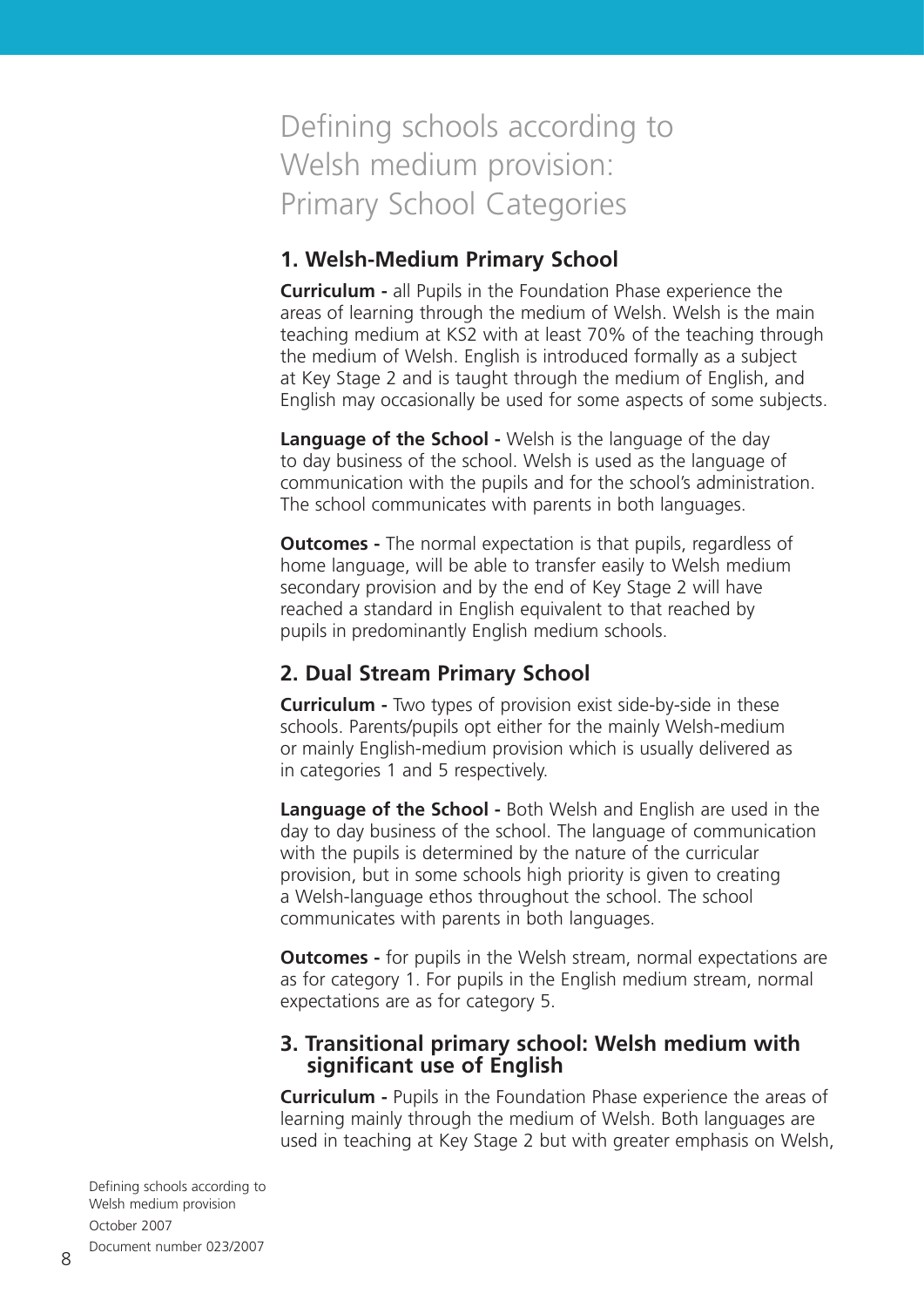so that Welsh is used as the medium of instruction for over half and up to 70% of the curriculum.

(Schools would usually only be in this category on a temporary basis)

**Language of the School -** Welsh is the language of the day to day business of the school. A high priority is given to creating a Welsh ethos. The school communicates with parents in both languages.

**Outcomes -** The normal expectation is that some pupils, particularly from Welsh speaking homes may be able to transfer to Welsh medium secondary provision and by the end of Key Stage 2 all pupils will have reached a standard in English equivalent to that reached by pupils in predominantly English medium schools.

#### **4. Predominantly English Medium primary school but with significant use of Welsh**

**Curriculum -** Pupils in the Foundation Phase experience the areas of learning in both languages but with greater emphasis on English. In Key Stage 2, both Welsh and English is used in teaching but there is greater emphasis on English. Welsh is used as the medium of teaching or learning for between 20% and 50% of the primary curriculum overall.

**Language of the School -** The day to day language or languages of the school are determined by the school's linguistic context. Both languages are used as languages of communication with the pupils and for the school's administration. A high priority is given to creating a Welsh ethos. The school communicates with parents in both languages.

**Outcomes -** The normal expectation is that pupils will transfer to English medium secondary provision, but will have attained enhanced Welsh second language skills. Some pupils may be able to pursue a limited number of subjects through the medium of Welsh at secondary level where these are offered.

## **5. Predominantly English medium primary school**

**Curriculum -** All pupils in the Foundation Phase experience the areas of learning mainly through the medium of English. English is the main teaching medium at KS2. Welsh is taught as a second language in KS2, and some aspects of some subjects may be taught in Welsh. Less than 20% of the teaching is through the medium of Welsh.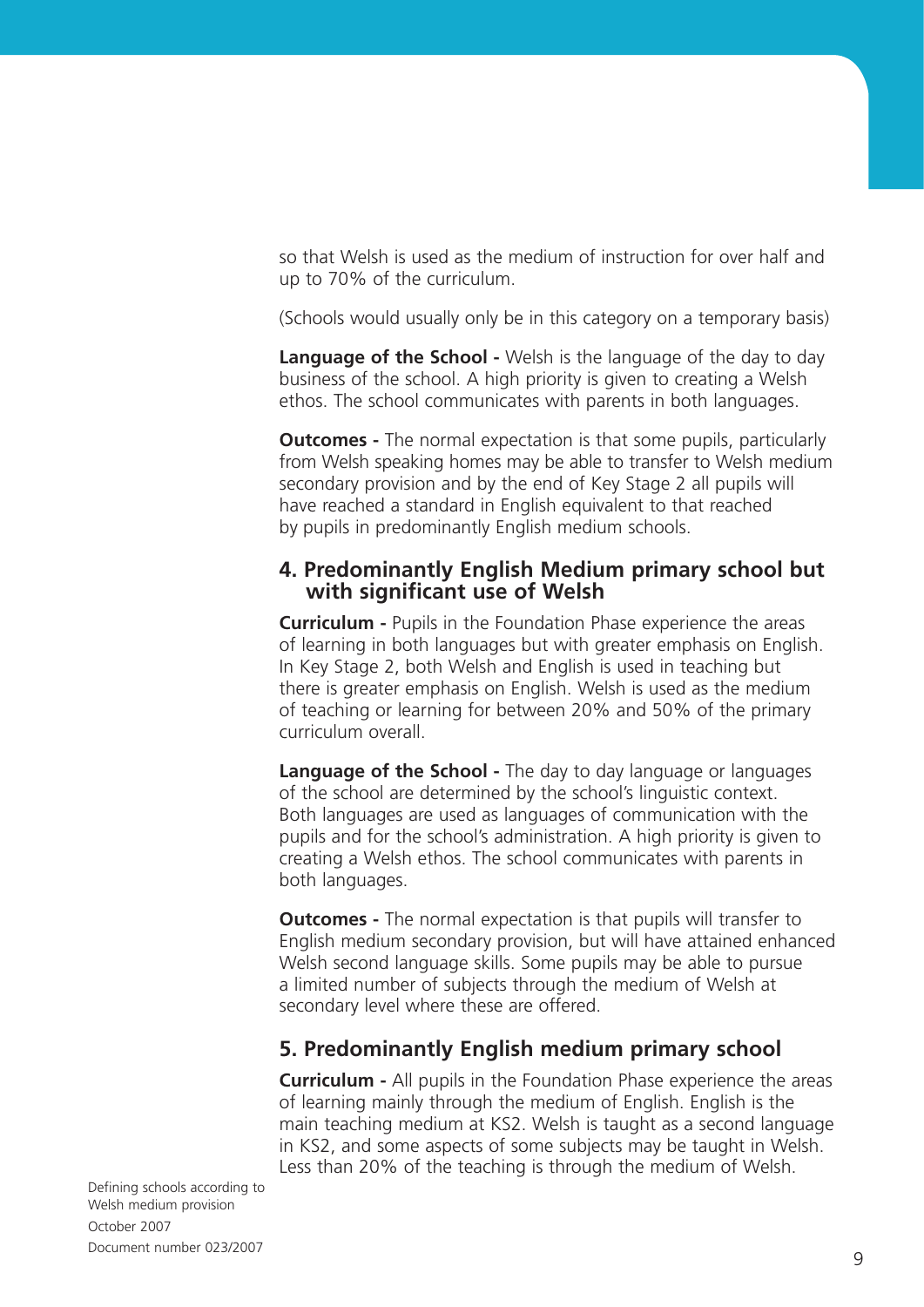**Language of the School -** English is the language of the day to day business of the school, but some Welsh is also used as a language of communication with the pupils with the aim of improving their capacity to use everyday Welsh. The school communicates with parents either in English or in both languages.

**Outcomes -** The normal expectation is that pupils will transfer to English medium secondary provision and continue to learn predominantly through the medium of English, learning Welsh as a second language.

#### **Uses for the Primary Categories**

#### **(i) Collection of Data**

The categories will be used for data collection from January 2008. The data categories for the collection of primary school based information correspond to the primary categories. School Management Information Software (MIS) used for the provision of PLASC returns will include the ability to record information about linguistic characteristics of schools. Primary schools will select from 5 possible categories, corresponding to the descriptions on the previous pages. The corresponding categories are shown in square brackets alongside the titles which will be shown in schools MIS. No additional action will be required on the part of primary schools, when completing the PLASC return. Categories are as follows:

Welsh Medium [WM] [Welsh medium primary school]

Dual stream [DS] [Dual Stream Primary school]

Transitional [TR] [Transitional primary school: Welsh medium with significant use of English]

English (with significant Welsh) [EW] [Predominantly English medium primary school but with significant use of Welsh]

English medium [EM] [Predominantly English medium primary school]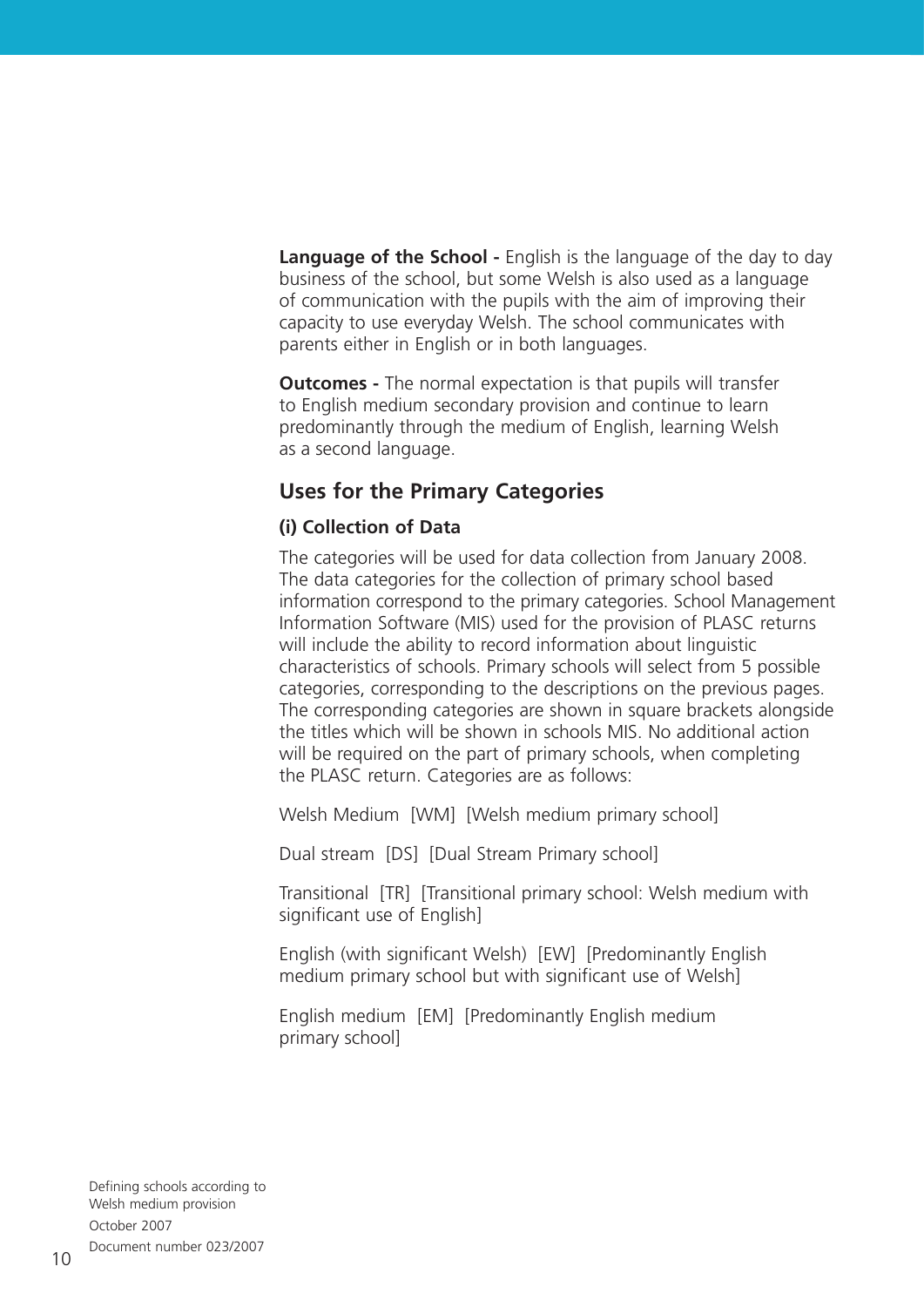#### **(ii) School and LEA prospectuses**

Governors of schools should use the categories and definitions to describe the school in the school prospectus as soon as is practicably possible.

For primary schools, the individual prospectus should use the definitions and give extra explanation where necessary, especially in the case of schools where there are 2 streams of provision. The prospectus should set out in more detail what proportion of the curriculum is taught in Welsh, and to what extent there is a choice on medium of instruction or flexibility. For dual stream schools, the numbers of pupils in each stream should be given as this will often influence the general ethos of the school and day to day language. The recording of this information could assist in the monitoring of growth in Welsh medium provision within a school over time.

LEAs should ensure that the categories, definitions and information provided by governors on individual schools are reflected in composite admission documents as soon as practicably possible. Information provided by governors should assist authorities in monitoring growth and demand.

It can be expected that the School Information Regulations will be amended so that the use of the definitions within prospectuses and composite admission documents will be compulsory from 2008 onwards.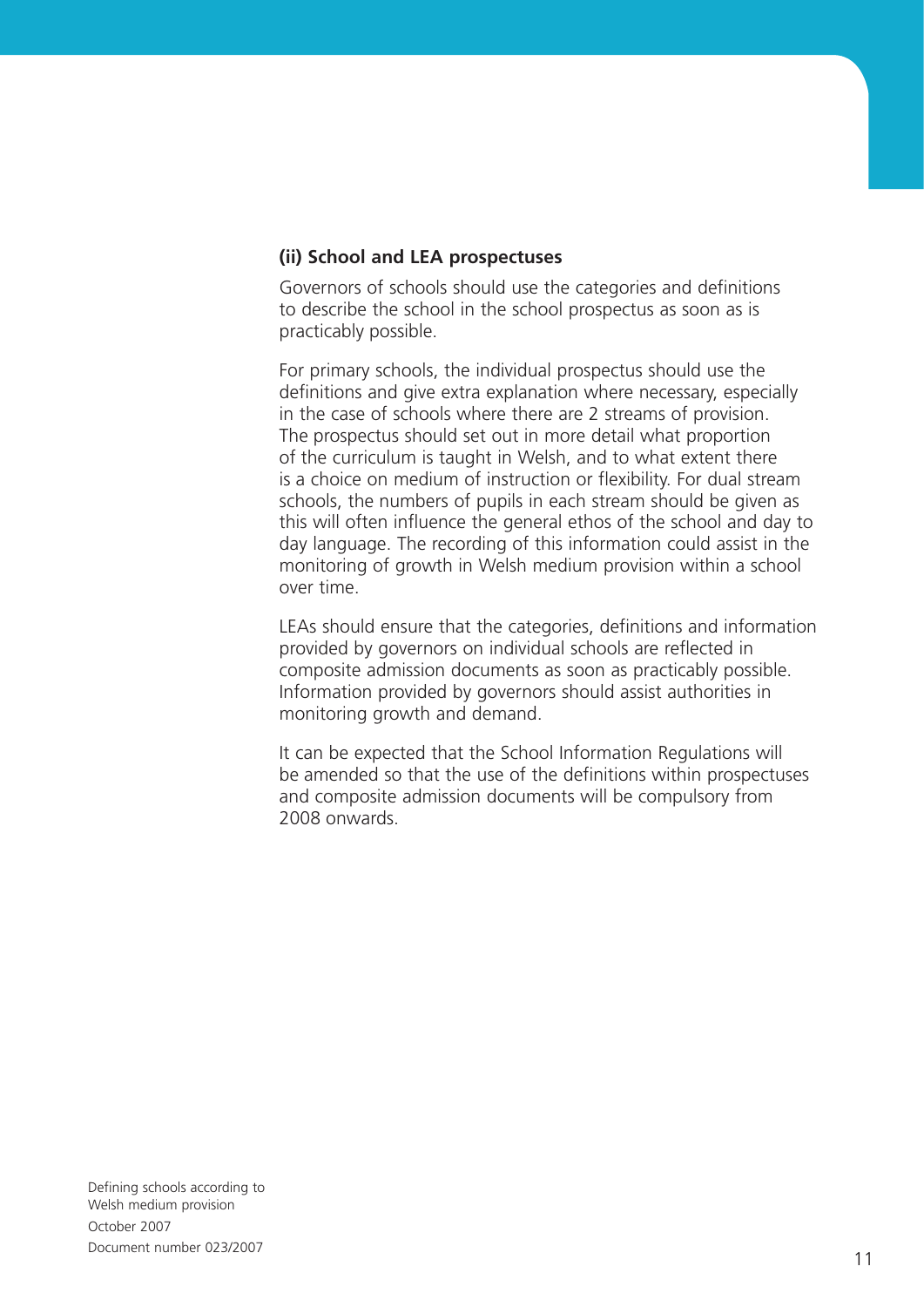# Defining schools according to Welsh medium provision: Secondary School Categories

### **1. Welsh-Medium Secondary School**

**Curriculum -** All subjects (including RE and PSE) apart from English are taught through the medium of Welsh to all pupils, although some schools may introduce English terminology in one or two subjects.

**Language of the School -** Welsh is the day to day language of the school. Welsh is used as the language of communication with the pupils and for the school's administration. The school communicates with parents in both languages.

**Outcomes -** For all pupils the normal expectation is that assessment at KS3 and KS4 will be through the medium of Welsh in all subjects apart from English or other languages, and that pupils will be able to progress easily to Welsh medium Post 16 provision.

# **2. Bilingual Secondary School**

**Curriculum -** This category has 4 sub-divisions according to the percentage of subjects taught through the medium of Welsh and whether there is parallel provision in English. The categories and definitions do not reflect the number or proportion of pupils taking advantage of provision in Welsh in a school. Governing bodies will be expected to provide information in the school prospectus on the extent to which choice of provision is available and whether access to Welsh medium provision is conditional on the level of competence the pupil has in Welsh. The prospectus should also indicate the number of pupils taking up choices of provision.

**Category 2A -** At least 80% of subjects apart from English and Welsh are taught only through the medium of Welsh to all pupils. One or two subjects are taught to some pupils in English or in both languages.

**Category 2B -** At least 80% of subjects (excluding Welsh and English) are taught through the medium of Welsh but are also taught through the medium of English.

**Category 2C -** 50 - 79% of subjects (excluding Welsh and English) are taught through the medium of Welsh but are also taught through the medium of English.

**Category 2CH -** All subjects, except Welsh and English taught to all pupils using both languages.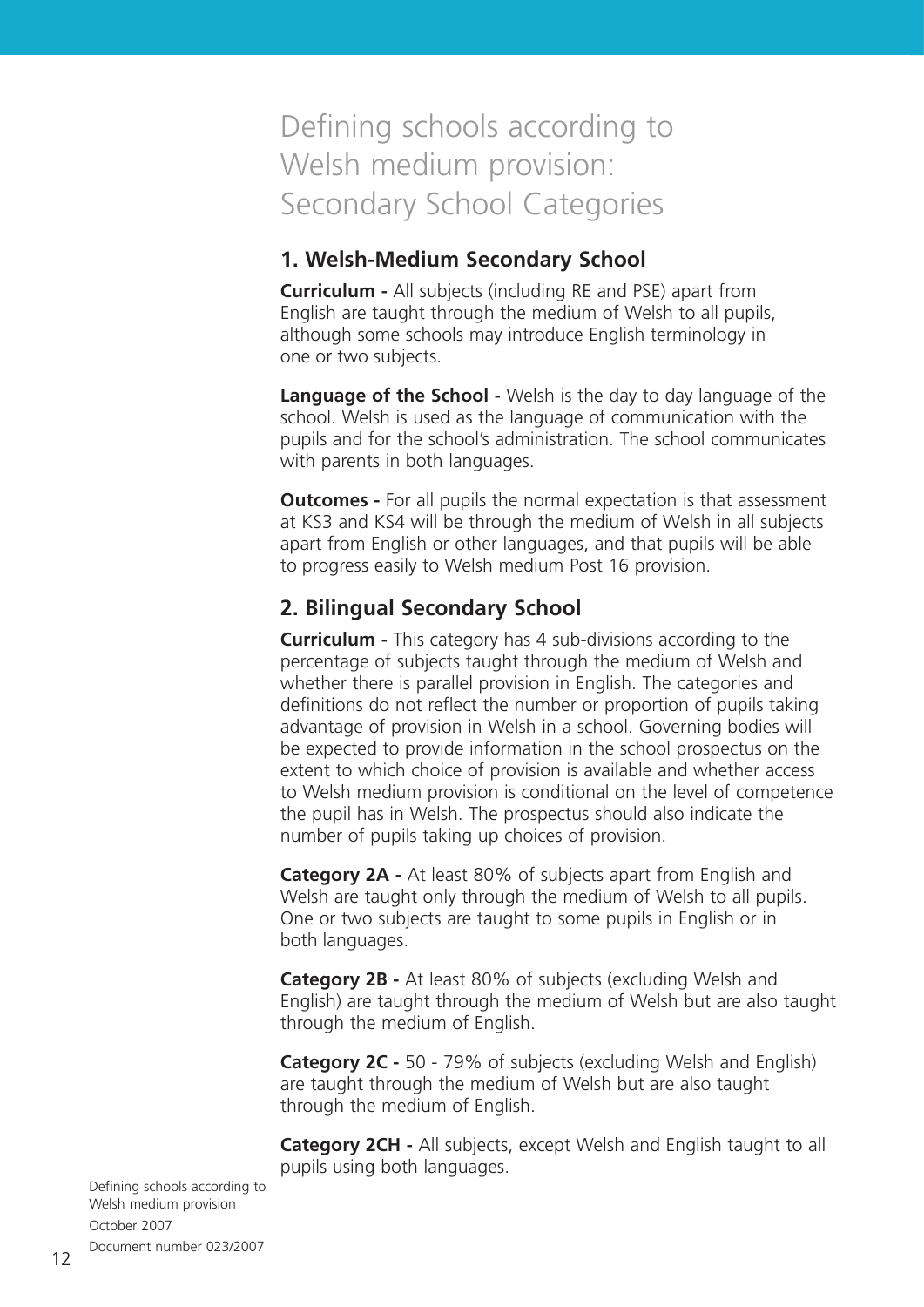**Language of the School -** The day to day language or languages of the school will be determined by its linguistic context. Both languages are used to communicate with pupils and for the school's administration. A high priority is given to creating a Welsh ethos. The school communicates with parents in both languages.

**Outcomes -** For pupils in 2A, 2B and 2C following the maximum number of courses through the medium of Welsh, the normal expectation is that assessment at KS3 and KS4 would be through the medium of Welsh in those subjects and that they would be able to progress easily to post 16 provision through the medium of Welsh in chosen subjects. For pupils in Category 2Ch the normal expectation is that assessment at KS3 and KS4 would be through the medium of Welsh in all subjects except English and that they would normally be able to progress easily to study at post 16 through the medium of Welsh in chosen subjects.

#### **3. Predominantly English medium secondary school with significant use of Welsh**

**Curriculum -** Both languages are used in teaching with 20 - 49% of subjects taught through the medium of Welsh. All subjects would normally also be taught through the medium of English.

**Language of the School -** The day to day language or languages of the school will be determined by its linguistic context. Both languages are used for communication with the pupils and for the school's administration. A high priority is given to creating a Welsh ethos. The school communicates with parents either in both languages or in English.

**Outcomes -** The normal expectation is that pupils choosing Welsh medium options could be assessed through the medium of Welsh in those subjects at all levels and may be capable of progressing to study at post 16 through the medium of Welsh for those subjects.

## **4. Predominantly English Medium secondary school**

**Curriculum -** Pupils are mainly taught through the medium of English. Welsh is taught as a second language up to KS4. One or two subjects (which would include Welsh first language) may be taught as an option through the medium of Welsh or using both languages.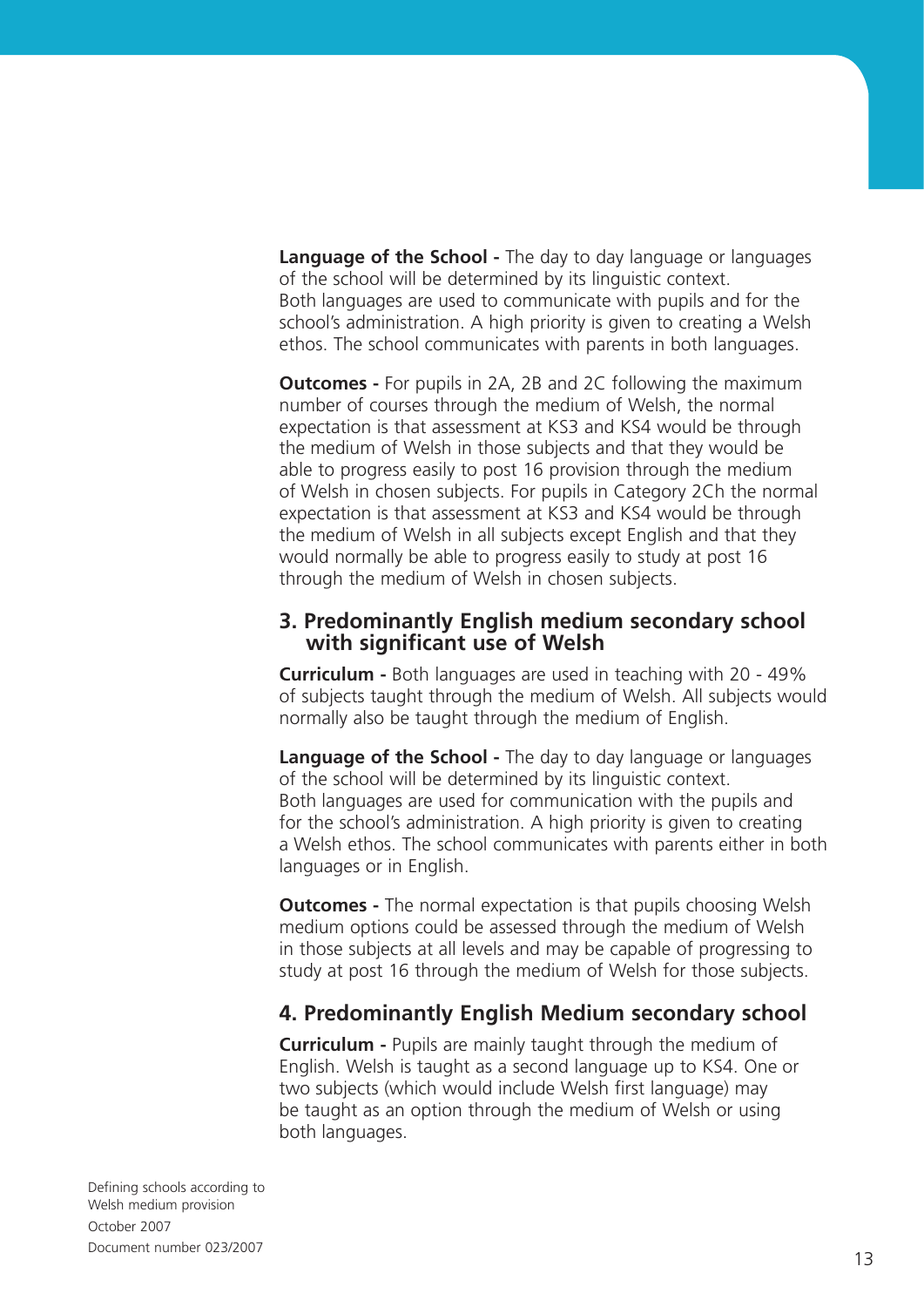**Language of the School -** English is the day to day language of the school, but some Welsh is also used as a language of communication with the pupils, with the aim of improving their capacity to use everyday Welsh. The school communicates with parents either in English or in both languages.

**Outcomes -** The normal expectation is that any pupils choosing Welsh medium options could be assessed through the medium of Welsh in those subjects at all levels and may be capable of progression to study at post 16 through the medium of Welsh for those subjects. Most pupils would be assessed in English in most subjects and would progress to English medium post 16 study.

## **Uses for the Secondary Categories**

#### **(i) Collection of Data**

The categories will be used for PLASC data collection from January 2008. The data categories for the collection of secondary school based information correspond to the secondary categories, with the bilingual category divided into 4 for data collections. School MIS used for the provision of PLASC returns will include the ability to record information about linguistic characteristics of schools. Secondary schools will select from 7 possible categories, corresponding to the descriptions on the previous pages. The corresponding categories are shown in square brackets alongside the titles which will be shown on the data collection form. Secondary schools will have to identify themselves according to both the existing and the new categories. The new categories are as follows:

| Welsh Medium [WM] | [Welsh-Medium Secondary School]                                                                                                                                                                                                                           |
|-------------------|-----------------------------------------------------------------------------------------------------------------------------------------------------------------------------------------------------------------------------------------------------------|
| A Bilingual [AB]  | [Bilingual Secondary School Category 2A<br>- At least 80% of subjects apart from<br>English and Welsh are taught only through<br>the medium of Welsh to all pupils. One or<br>two subjects are taught to some pupils in<br>English or in both languages.] |
| B Bilingual [BB]  | [Bilingual Secondary School Category<br>2B - At least 80% of subjects (excluding<br>Welsh and English) are taught through<br>the medium of Welsh but are also taught<br>through the medium of English.]                                                   |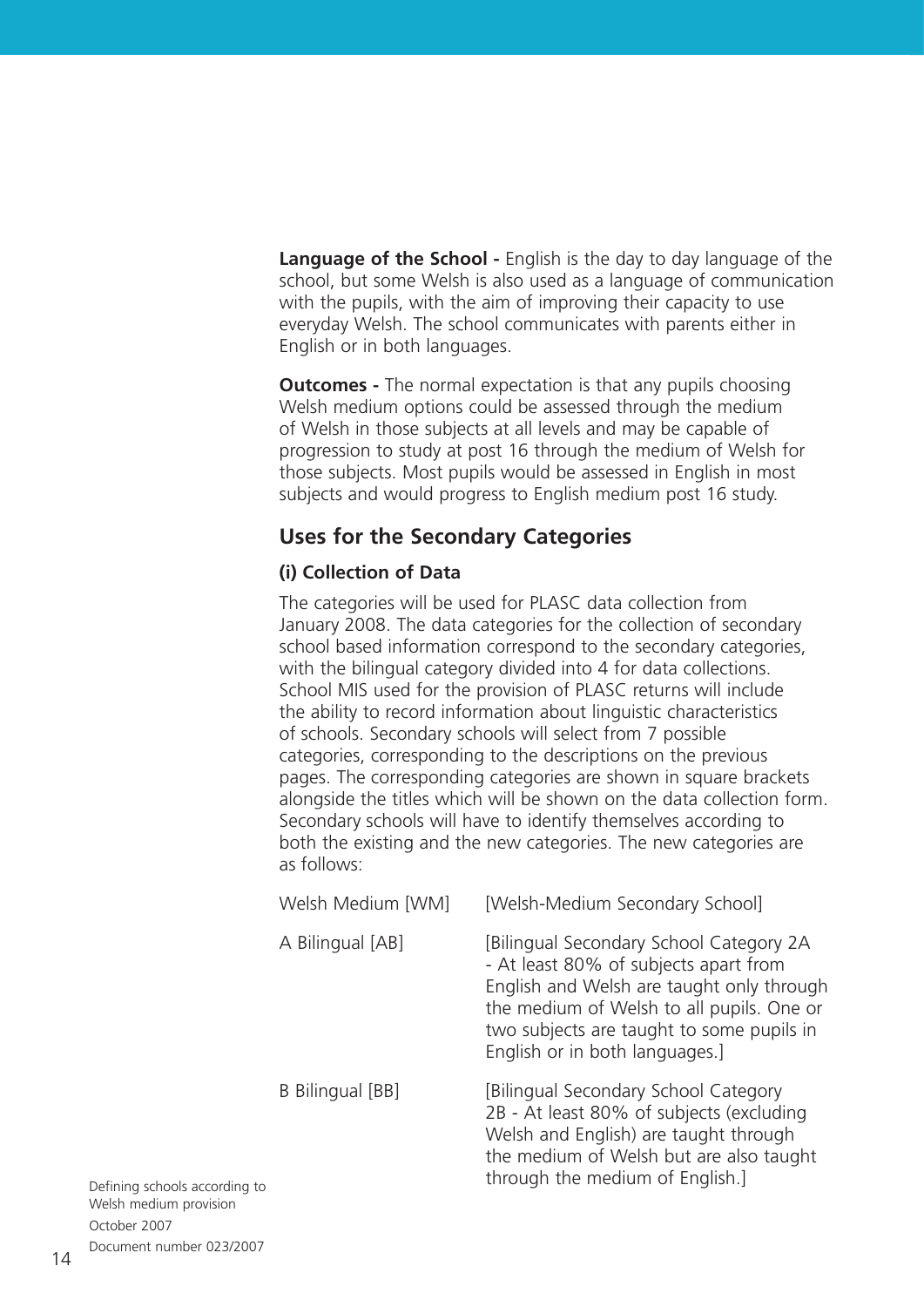| C Bilingual [CB]                         | [Bilingual Secondary School Category 2C -<br>50 - 79% of subjects (excluding Welsh and<br>English) are taught through the medium<br>of Welsh but are also taught through the<br>medium of English.] |
|------------------------------------------|-----------------------------------------------------------------------------------------------------------------------------------------------------------------------------------------------------|
| Ch Bilingual [CH]                        | [Bilingual Secondary School Category 2Ch<br>- All subjects, except Welsh and English<br>taught to all pupils using both languages.]                                                                 |
| English (with<br>Significant Welsh) [EW] | [Predominantly English medium secondary<br>school with significant use of Welsh:<br>20-49 % of subjects are taught through<br>the medium of Welsh but are also taught<br>in English.]               |
| English medium [EM]                      | [Predominantly English medium secondary<br>school where 1 or 2 subjects may be<br>taught through the medium of Welsh<br>as an option.]                                                              |

#### **(iii) School and LEA prospectuses**

Governors of schools should use the categories and definitions to describe the school in the school prospectus as soon as is practicably possible.

For secondary schools, the individual prospectus should use the definitions and give extra explanation where necessary, especially in the case of bilingual schools. In all cases the prospectus should set out in detail which subjects are taught in Welsh, and to what extent these are also available in English. The prospectus should indicate unambiguously to what extent there is choice on medium of instruction, whether there are pre-conditions, and information about the number of pupils taking options. For bi-lingual schools where pupils are streamed the numbers of pupils in each stream should be given as this will often influence the general ethos of the school and day to day language. The recording of this information could assist in the monitoring of growth in Welsh medium provision within a school over time.